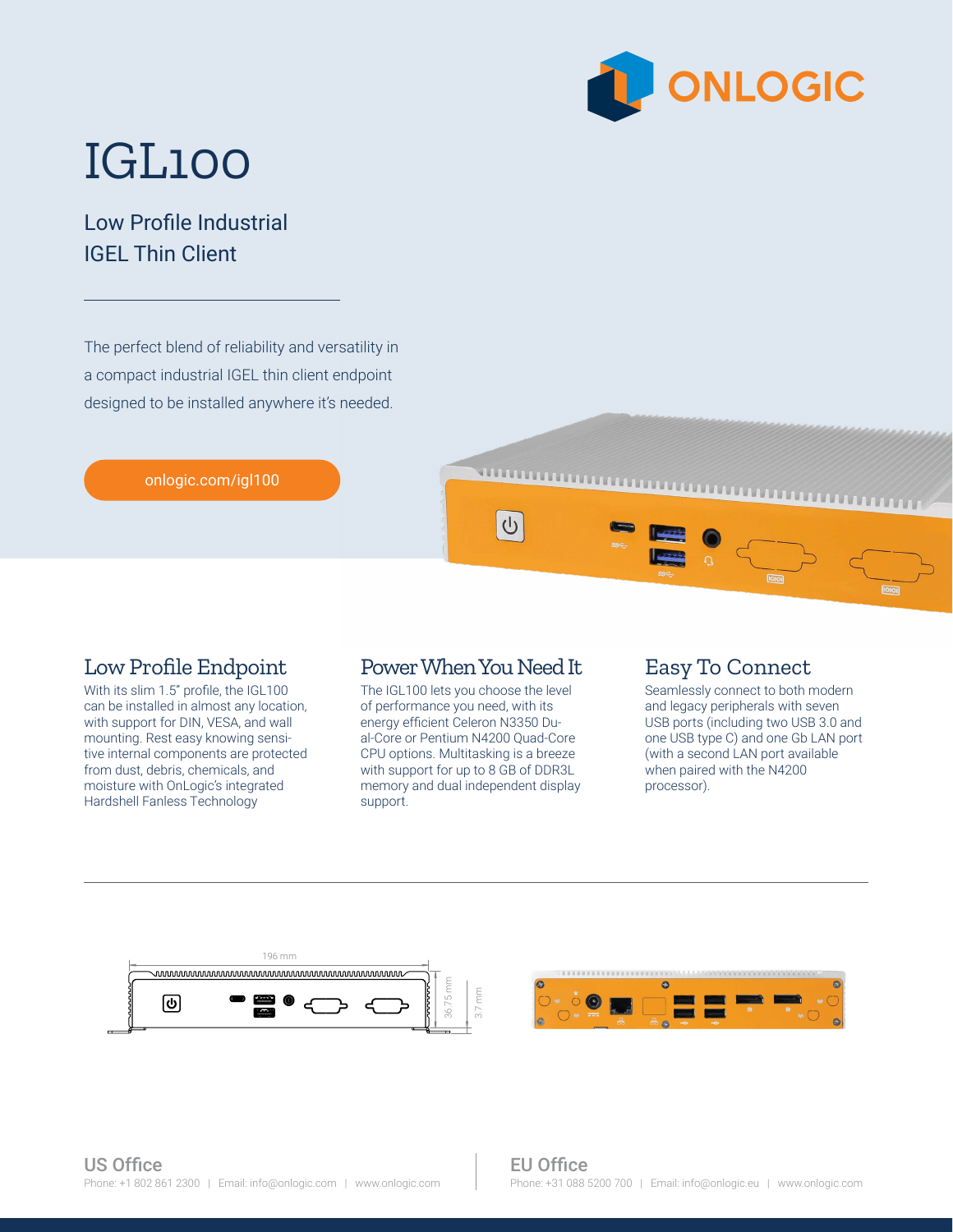

| <b>System</b>              |                                                |  |
|----------------------------|------------------------------------------------|--|
| Processor                  | Intel Celeron N3350<br>Intel Pentium N4200     |  |
| Processor Speed            | $1.1$ GHz                                      |  |
| Processor Cores            | $2 \sim 4$                                     |  |
| <b>Integrated Graphics</b> | Intel HD Graphics 500<br>Intel HD Graphics 505 |  |
| Memory                     | DDR3L DIMM (non-ECC)<br>Up to 8 GB             |  |

| <b>Expansion &amp; Features</b> |                                                                                                                               |  |
|---------------------------------|-------------------------------------------------------------------------------------------------------------------------------|--|
| Expansion & Storage             | 1 Full size mPCIe socket<br>1 Full/half size mPCIe socket (shared with mSATA)<br>2 mSATA (1 shared with full/half size mPCle) |  |
|                                 |                                                                                                                               |  |
| <b>Mechanical</b>               |                                                                                                                               |  |
| Dimensions (WxHxD)              | 196 mm x 36.75 mm x 120.8 mm                                                                                                  |  |

Mounting Options | DIN-mount

VESA-mount Wall-mount

| <b>Rear I/O</b> |                                                                                       |
|-----------------|---------------------------------------------------------------------------------------|
| <b>Fthernet</b> | 1 Gb LAN port (N3350) (Realtek RTL8111G)<br>2 Gb LAN ports (N4200) (Realtek RTL8111G) |
| <b>USB</b>      | 4 USB 2.0 ports                                                                       |
| Video           | 2 DisplayPorts                                                                        |
| Power           | 19~24 V DC Jack                                                                       |
| Other           | 4 antenna holes                                                                       |

| <b>Environmental &amp; Regulatory</b> |                                                                                                                                        |
|---------------------------------------|----------------------------------------------------------------------------------------------------------------------------------------|
| Operating Temperature                 | $0 \sim 50^{\circ}$ C (May be lower based on power adapter selection)<br>$0 \sim 40^{\circ}$ C For UI Listed                           |
| Certifications                        | FCC 47 CFR Part 15<br>CF<br>UI Listed<br>RoHS 2 (2011/65/EU)<br>RoHS 3 (2015/863/EU)<br>FN 55022<br>FN 55024<br>FN 55032<br>FN 60950-1 |

| <b>Front I/O</b> |                                                   |  |
|------------------|---------------------------------------------------|--|
| Serial           | 2 RS-232/485 COM ports (optional)                 |  |
| <b>USB</b>       | 2 USB 3.0 ports<br>1 USB Type C port              |  |
| Other            | 1 Audio jack (mic in, line-out)<br>1 Power Button |  |